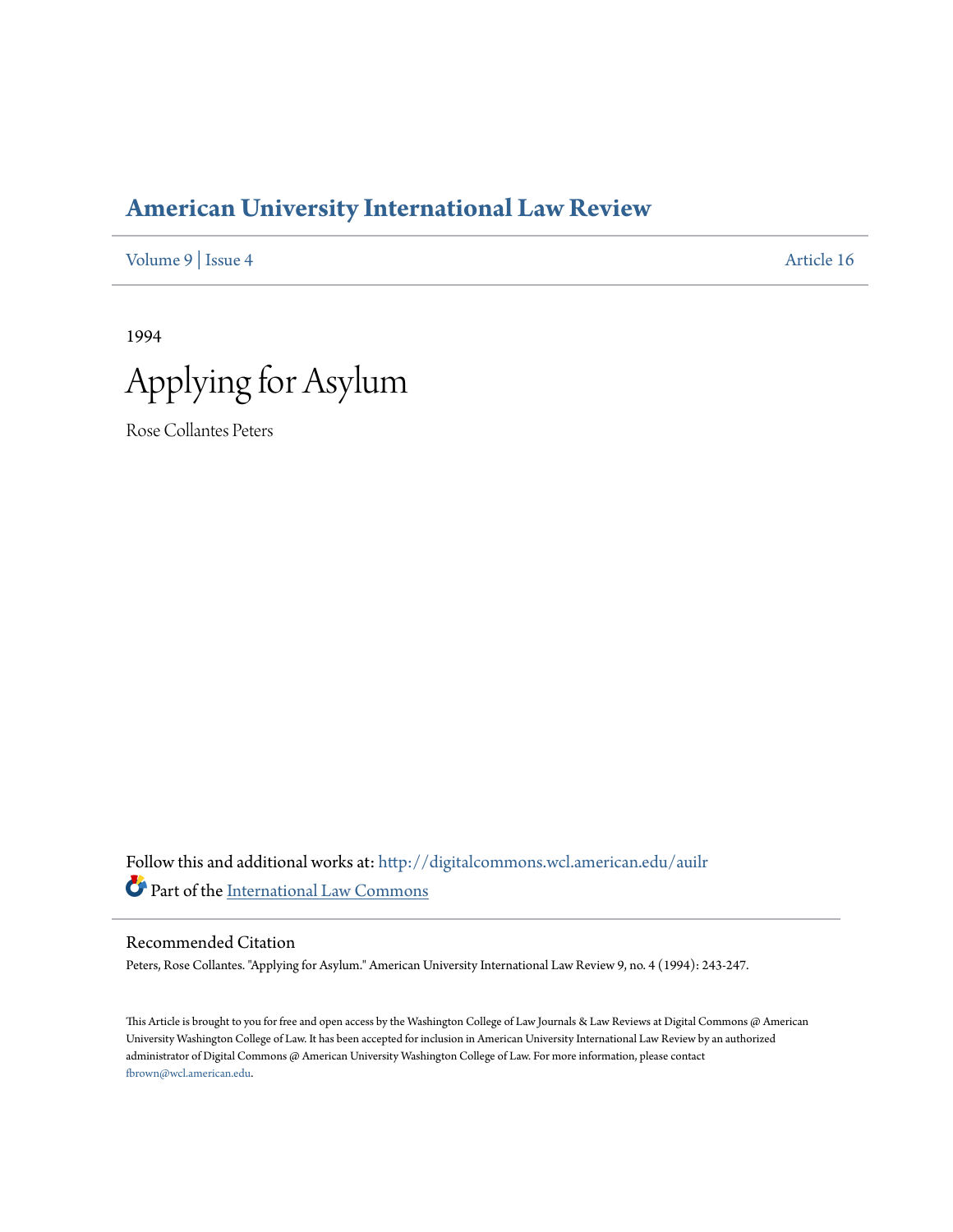## APPLYING FOR ASYLUM

## The Honorable Rose Collantes Peters'

As an immigration judge, many of the cases that I hear on a daily basis are asylum related cases. This essay addresses evidentiary issues that arise in an asylum hearing. At a minimum, what must occur in an asylum hearing is that the applicant for asylum testify. This may seem like a very basic issue, but in fact there are cases where people have lost because the applicant did not testify. I had a situation many years ago where a *pro per* applicant for asylum appeared in front of me with an application that seemed sufficient on its face. She swore under oath that the application was true and correct. The government attorney refused to question the respondent because she did not present any direct testimony in support of her application for asylum. The trial attorney eventually questioned the respondent briefly. I granted the asylum request and the Board reversed, tearing apart her written application for asylum which is what she primarily relied upon for asking for asylum relief. This case was an educational experience showing how important it is for an applicant to testify in support of her own application. As a result, now I ask the questions myself directly to unrepresented applicants.

Probably the most important issue in asylum hearings is credibility because most people rely primarily upon their own testimony to establish their claim for asylum. One of the first things the judges ask themselves is whether their story is inherently credible. You would be amazed at some of the stories which I hear that defy logic. For example, I have been told that people have escaped from prisons by jumping from three story high windows and upon landing, without injury, they were able to run and walk for hours. People have also told me that they escaped from prison by bending one inch diameter iron bars with their hands and then squeezing through the hole that they made. I found these stories to be inherently incredible.

<sup>\*</sup> Judge Peters has served as an immigration judge since June **1.** 1987. Her present assignment is to the bench at the Terminal Island Detention Facility in San Pedro, California.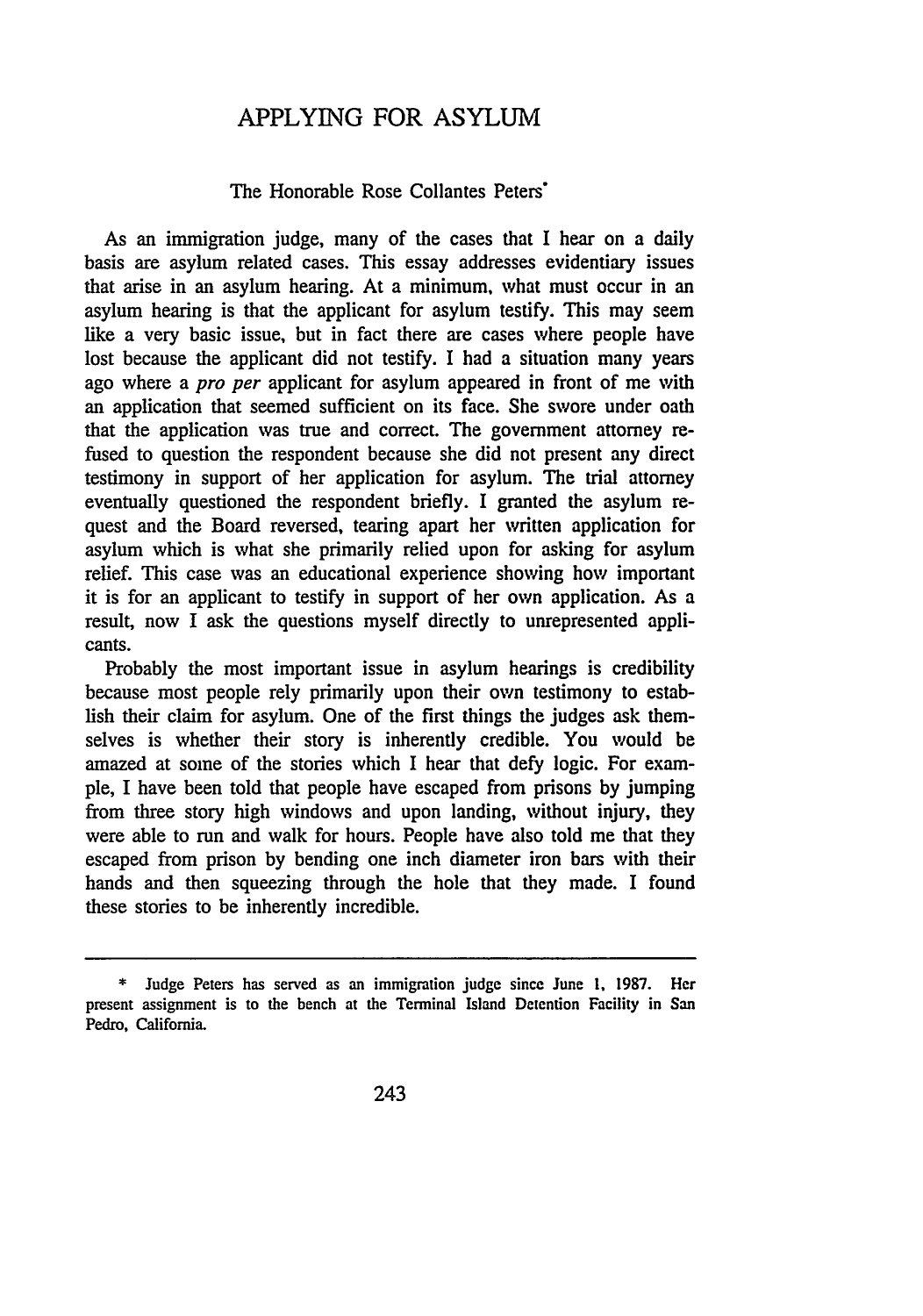Along with credibility, details are also very important in an asylum hearing. I had a case recently where the person testified consistently with their written application for asylum. Both the asylum application and testimony were detailed, but there was one detail that was missed by the applicant and his attorney. The applicant had testified that he had been incarcerated from December 1990 until May 1991 incommunicado from his wife and family. He also stated in another part of his hearing and in his written application for asylum that his wife had given birth to a full-term healthy baby, over seven pounds in weight in December of 1991. When he was confronted with the fact that his wife could not have conceived the child with him while he was incarcerated, his immediate explanation was that the baby must have been premature. When he was confronted with the fact that he had already stated that the baby was full-term and healthy and weighed over seven pounds, he then stated that his wife must have had an affair. I did not find his explanations credible in light of the rest of his testimony and I denied his case.

The other issue that the judge looks at is whether this applicant is consistent. Is his story consistent with his written application for asylum? Now, minor inconsistencies are not going to be sufficient to deny an application for asylum. If an applicant's written application, however, for asylum states, "I'm afraid to go back to my country because I'm afraid of the guerrillas" and then he testifies to fear of the government rather than the guerrillas that is a major inconsistency that must be addressed by the applicant for asylum. I had a case recently with someone who had been granted asylum in deportation proceedings in 1989. Subsequently, this person was convicted of a deportable crime, and was placed in deportation proceedings a second time. The second time he went before the judge he declined to apply for asylum and was deported to his country. He then reentered the United States, committed another offense and was arrested by Immigration from the jail and brought to me for deportation proceedings a third time. He decided this time that he was going to apply for asylum again. So I ordered his initial record of proceeding where he was granted asylum the first time and found that he originally claimed to be afraid to return to his country because he feared the government. In his second hearing before me, he said he didn't fear the government at all, but rather, he only feared the guerrillas. He could not explain why his two claims for asylum differed so dramatically. This was something I considered to be a major inconsistency and without explanation I denied his case.

Another important factor for the judge to look at is the demeanor of the applicant for asylum when testifying. Is the applicant evasive or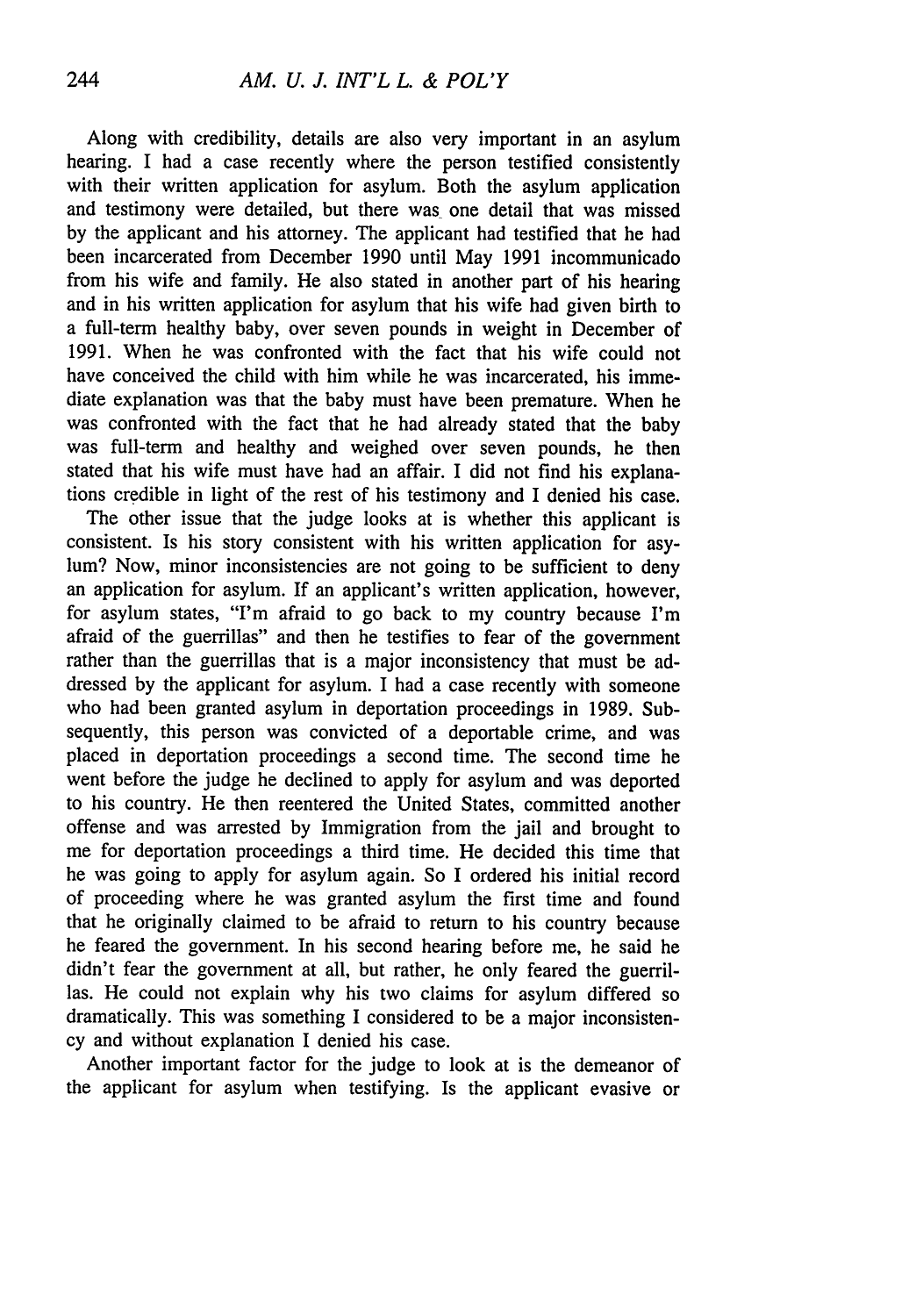does he readily answer the questions? Does the applicant have a selective memory? Does he claim to have no knowledge of facts that he should normally be able to testify about? Is the testimony detailed and specific or is it conclusive? Keep in mind that judges hear cases everyday and we hear similar scenarios everyday. If it seems that we are sometimes pessimistic about the claims that we hear, it is because we have heard so many stories that are not facially credible. Sometimes it becomes impossible to believe a particular story that may seem very reasonable to an applicant. Usually, we have heard it before with a slightly different variation. I want to also point out that I do not take findings on credibility lightly. It is not something that I take pleasure in when I say in a decision that I found this applicant not credible. It is, however, something I must rule on when I am hearing a case. I feel that if the evidence supports a finding that the applicant is not credible then it is my duty to make an adverse credibility finding.

Supporting documents are often, in my experience, treated as optional in asylum cases when in fact the regulations and the cases indicate that if they are available they should be presented. Often applicants will come before me and make references to supporting documents that they have failed to bring to court. When the applicants are asked why the supporting documents were not presented, the typical answer is, "Well I did not think they would be important and I did not think you would want to see them." This is the same answer given by applicants who have attorneys. Apparently, the attorneys have not questioned the applicants for asylum about any supporting documents they may have.

Another problem is people who come to the airport without any documents or with fraudulent documents. We have no idea who this person is. Such a person will present supporting documents for his asylum case that do not establish his identity, but name him as the person that he now claims to be. For example, the applicant will bring in a newspaper article that says that someone with this name was incarcerated by the government. It is difficult to assess credibility and whether or not these supporting documents relate to the applicant, if the court has no evidence of identity. Sometimes we get applicants who claim to be leaders of well-established political organizations and yet they have no proof that they are who they say they are. They do not present any identification card, or letters from the organization verifying that this person is in fact their leader. If this is a structured (legitimate?) political organization the absence of this proof must be explained.

Another problem with supporting documents is the issue of authentication. Many times we get documents that are suspicious on their face.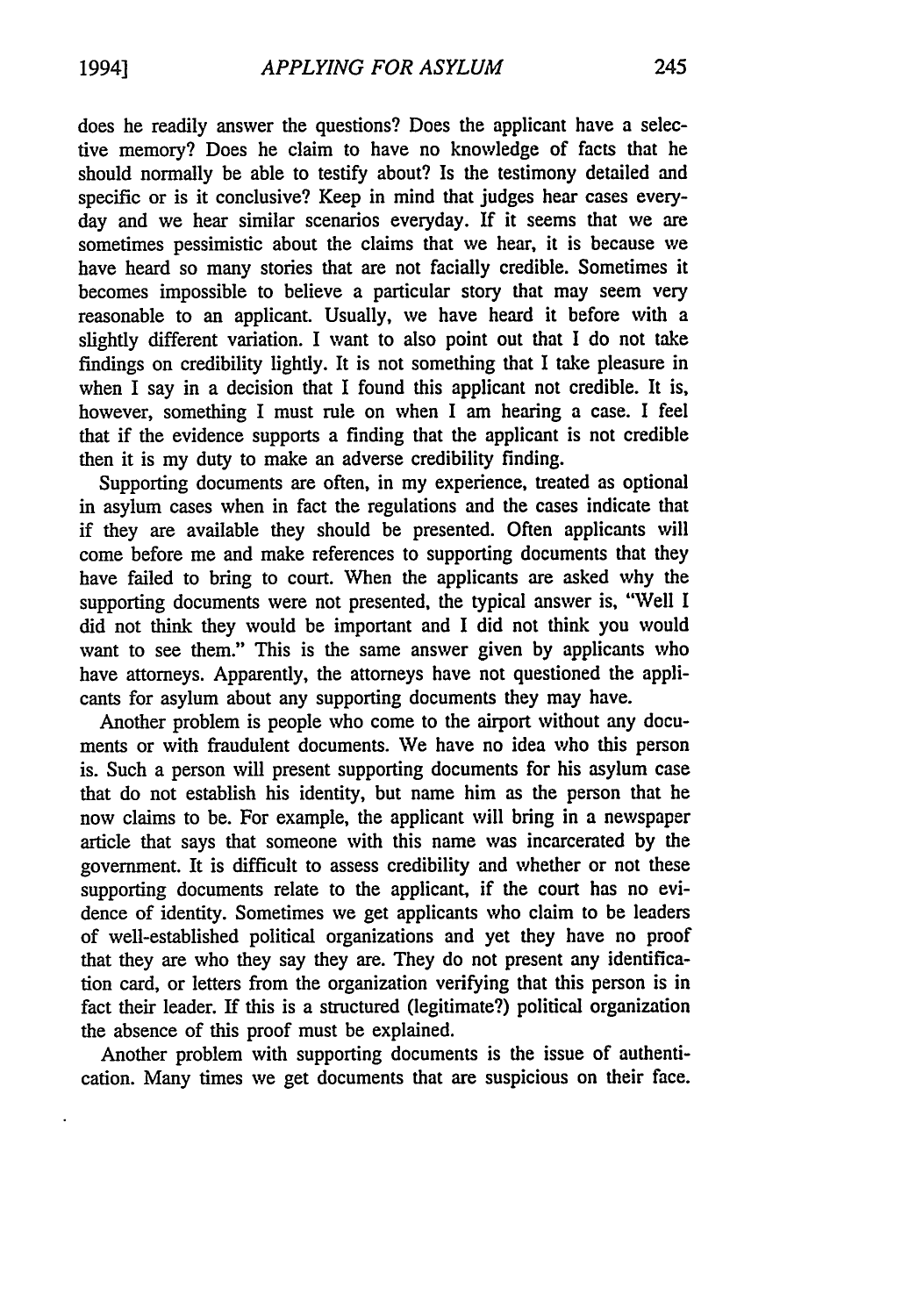For example, I will get photographs that look like they have been cut and pasted together, yet the applicant will tell me in no uncertain terms that these are genuine documents. In one case, the Immigration and Naturalization Service sent the suspect's photograph to their forensics laboratory which in turn confirmed that the photograph was a composite. The applicant's rebuttal to the forensic evidence was his own self-serving testimony that the photograph was genuine. His testimony under these circumstances was insufficient to authenticate the photograph.

I have also received written documents that purport to be foreign government documents with obvious erasures and substitutions on the documents. It is going to be difficult to authenticate a document under these circumstances simply with the self-serving testimony of the applicant for asylum. Many times people submit official documents from the government of their own country to support their case. The common objection that I hear is that the documents are not authenticated by the government as required by the regulations through the American consulate. I have not heard attorneys address this objection directly, rather, they usually argue that the regulations do not apply for technical reasons. Sometimes applicants submit evidence that the American consulate in their country will not authenticate documents. In any event, it is an issue that has to be addressed. I am unaware of any Board decisions that say that official documents do not have to be authenticated as the regulations require.

Sometimes people will submit letters which they are unable to authenticate from family members. In other words, they cannot confirm that the handwriting on the letter is that of their family member. I recently had a case with a man who submitted a letter from his wife and yet he could not confirm that the letter contained his wife's handwriting or signature. It would be very unusual for someone not to be familiar with his wife's handwriting and signature. If he is not he needs to present some evidence regarding why he is not familiar with it.

We also receive supporting witnesses at times. Sometimes the applicant will rely upon evidence that someone else knows about. For example, a local resident has been in contact with a relative in his home country and has found out about facts that have arisen since the applicant left his country. The applicant does not present that witness, but simply relies upon his memory of what the witness told him. I think it is very important that the witness be presented rather than relying on double hearsay. If the witness, however, is not presented, then an explanation should be provided as to why not and their declaration should be under penalty of perjury. Sometimes, the witness will contradict the